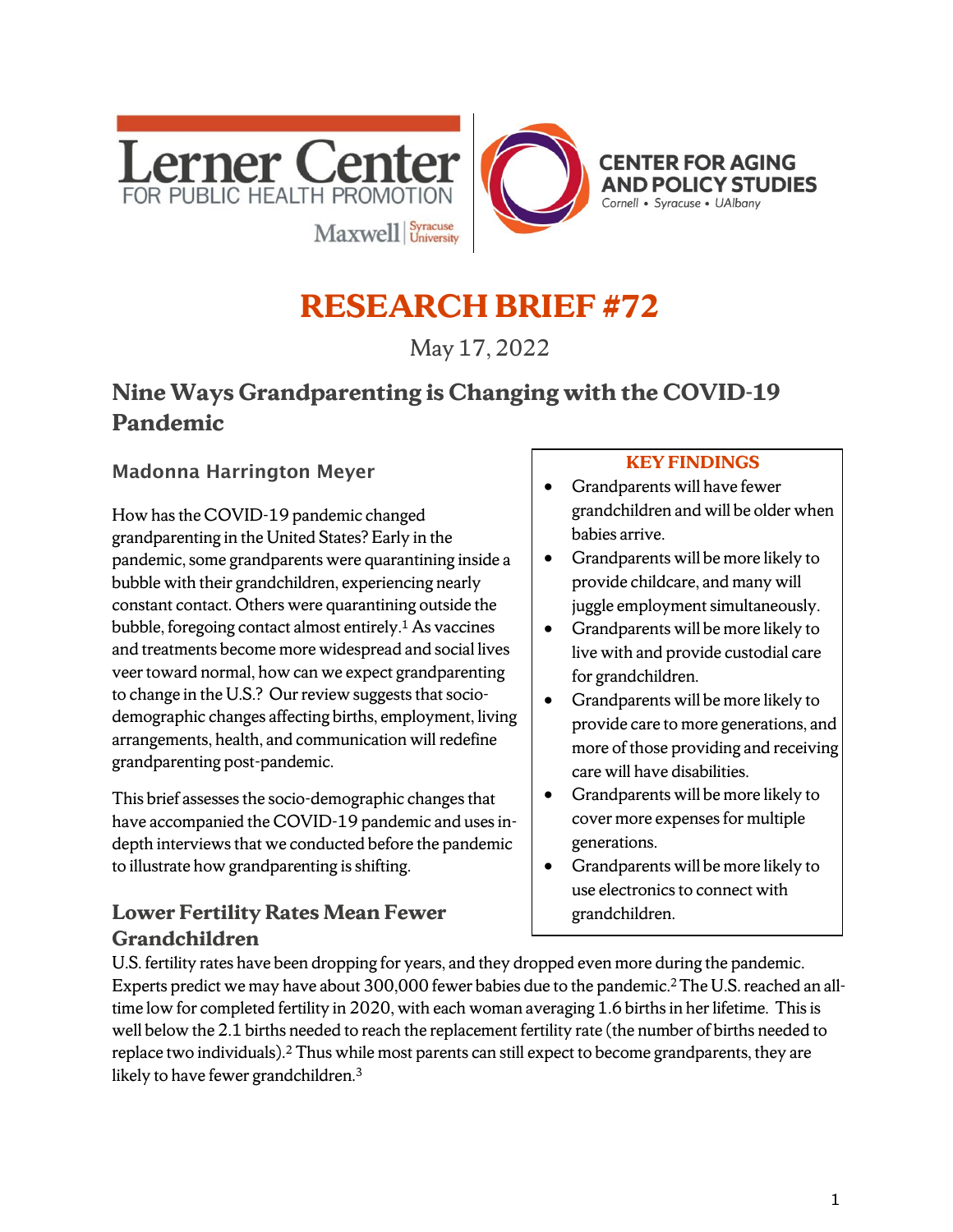#### **Later Births Mean Older First-Time Grandparents**

The median age of first birth rose from 22.7 years old in 1980 to 26.9 in 2018, meaning that first-time grandparents are getting older.3,4 In 2019, age at first birth was 30.7 for Asians, 27.8 for Whites, 25.2 for Blacks, and 25.1 for Hispanics.<sup>5</sup> Older grandparents are more likely to be retired, so they may have more time to dote on grandchildren, but with age they are also more likely to have health conditions that make activities such as chasing or bathing a toddler more challenging.<sup>6</sup> Post pandemic, we expect to see the age of first-time grandparents continuing to increase.

## **More Working Families Are Turning to Grandparents for Childcare**

Though millions left the labor force during the pandemic, most mothers of young children continue to be employed and in need of childcare. In the first two years of the pandemic, women's labor force participation declined by about 1.3% and men's declined by 1.1%, but the declines were more pronounced for those with less education.7 As Figure 1 shows, between 53% and 70% of all mothers with school-age children were employed and actively working in 2021, regardless of whether there was another working-age adult present in the home.





During the pandemic, many schools and day cares were closed, leaving fewer childcare options for families. Though most schools are now open, many childcare facilities did not survive. One study found that two-thirds of childcare centers were closed in April 2020 and one-third remained closed in April 2021.8 Notably non-white families are more likely to be affected by childcare closures than white families. Given that the pandemic reduced childcare options for many, we can expect to see even more working families look to grandparents to fill this need.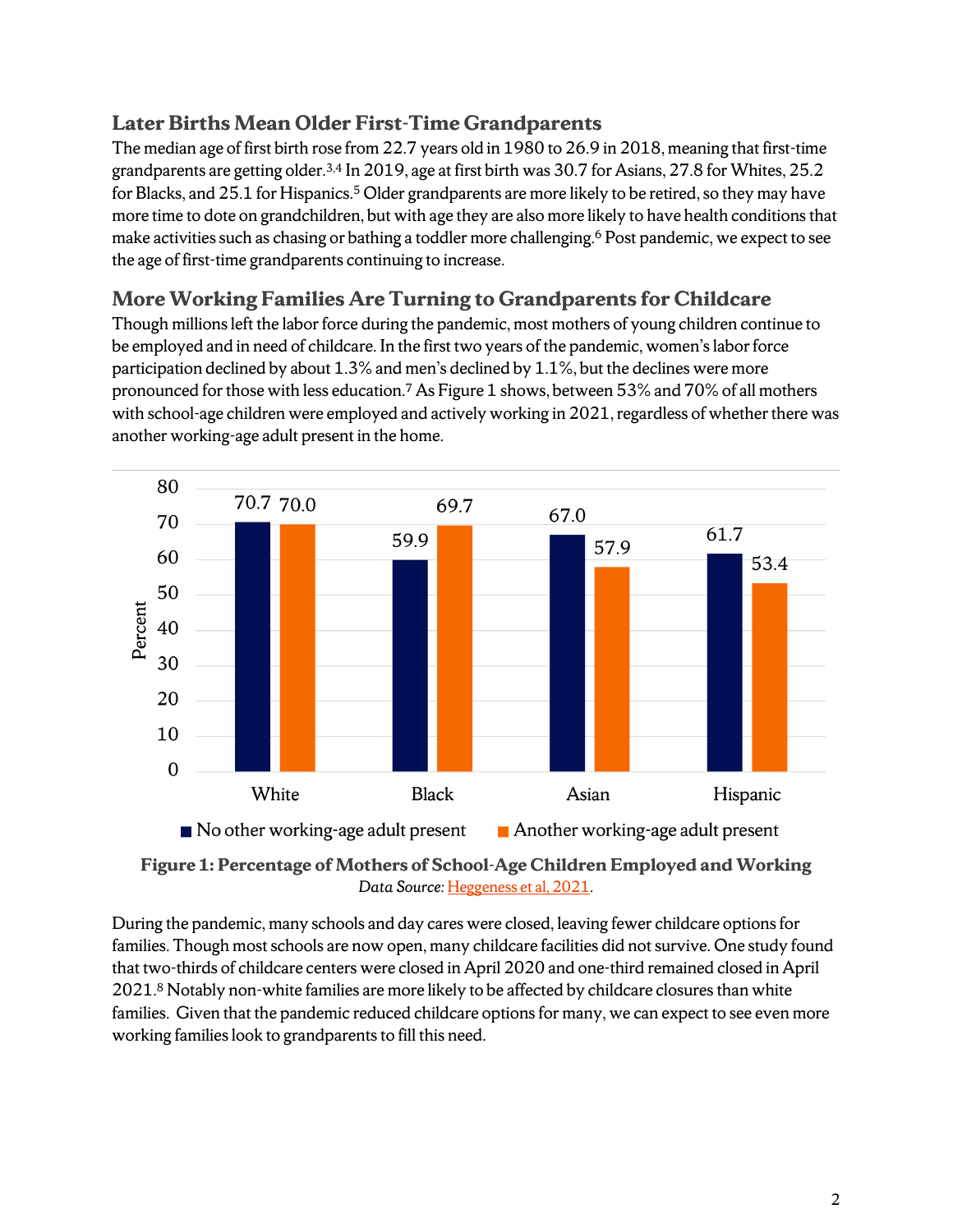## **More Grandparents Are Juggling Employment and Childcare**

Roughly 3 million adults retired early during the pandemic.7 Still, the majority of the near-old, who tend to have young grandchildren, remain employed. Indeed, many are juggling employment and childcare. In 2020, 71% of men and 60% of women ages 55-64 were employed. <sup>10</sup> Many are using their vacation time and sick days to provide care for grandchildren, forfeiting their own paid time off.<sup>6,11</sup> Many retire early, reduce hours, or change to more flexible jobs to be available for childcare. Some forego traveling so they can meet the bus every day. Some move cross country, leaving friends, neighbors, jobs, and churches behind to provide care.6

## **Co-residential and Custodial Grandparenting Are on the Rise**

The number of children being raised by or living with grandparents in the United States doubled between 1970 and 2010.3,12 The increase has continued almost unabated during the pandemic in part because of pandemic-related job losses, housing losses, and recent inflation.13 Currently, about 2%, or 3 million,U.S. children are being raised by custodial grandparents. Another 3 million are living in grandparent-headed households with at least one parent present.12 Furthermore, an estimated 200,000 U.S. children have lost a parent or primary caregiver to the coronavirus, $^{18}$  and many grandparents have stepped up to provide care for their grandchildren.<sup>15</sup>

Often, grandparents cohabiting with grandchildren tend to have more health and financial insecurities.12,15 Moreover, the grandchildren they care for tend to have more physical, emotional, and developmental issues. The pandemic has exacerbated these problems, leaving some unable to pay bills while others face food insecurity.<sup>12</sup> Overseeing home schooling and catch-up schoolwork may be extremely challenging for many co-residential grandparents. Even before the pandemic, grandparents reported that homework, particularly math, was beyond their bandwidth. Taking on even more schoolwork responsibilities may feel like an insurmountable task for many.<sup>6,11</sup>

## **More Grandparents Join the Club Sandwich Generation**

Grandparents who are caring for and providing support to their adult children and their grandchildren are often also caring for their own parents.<sup>16</sup> Because they are caring for three generations at once, these grandparents are part of what has been termed the club sandwich generation. <sup>11</sup> During the pandemic, reliance on group care settingsfor frail older relatives became more high risk as fatalities, staff shortages, visitation restrictions, and facility closures increased. Post pandemic, more families may be less likely to move older relatives into assisted living, board and care, or nursing homes.<sup>17</sup> Families may be more likely to rely on grandparents for the care of great grandparents.

Many grandparents provide sequential care for one relative after another as the need arises, and others provide simultaneous care to multiple generations.<sup>11</sup> Some grandparents care for older and younger family members while still employed and others leave employment to provide care.<sup>6,11,16</sup> Some bring their grandchildren with them when they stop in to care for their own parents helping them with dinner, baths, and bedtime only to take their grandkids home afterwards to assist them with the same activities.<sup>6,11</sup> We expect to see the club sandwich generation grow in the wake of the pandemic.

## **More Grandparents and More Grandchildren Will have Disabilities**

In the U.S., disability rates are rising for younger and older persons alike. Currently, nearly 17% of U.S. children have developmental disabilities, and the rates are rising.18 Moreover, disability among adults is rising, particularly for the near-elderly, ages 55-64.19 The CDC reports that 25% of all U.S. adults have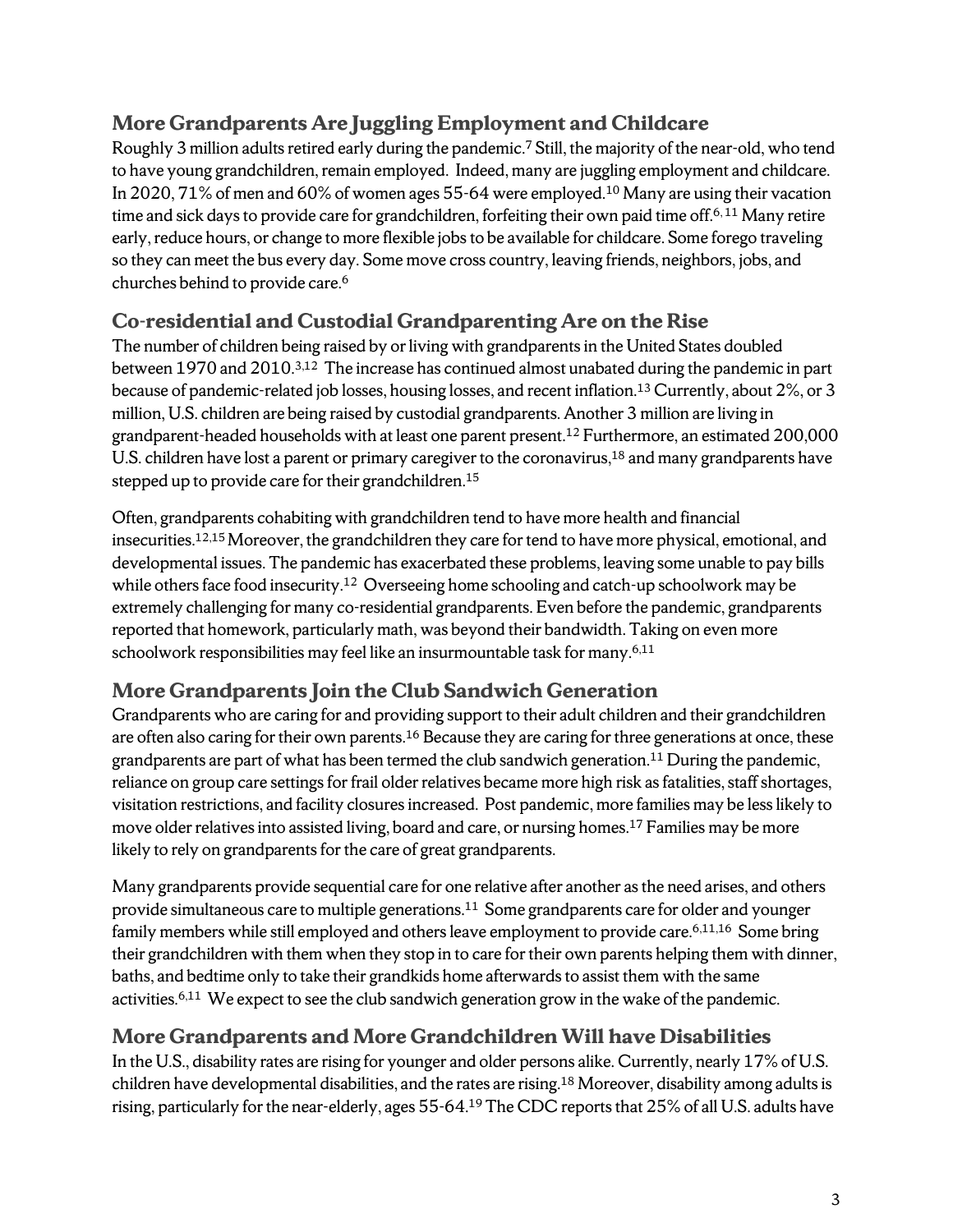a disability.20 Looking forward, we expect more grandparents with disabilities to be caring for more grandchildren with disabilities.

Providing care is often rewarding, but it may be more challenging when the care provider and/or the care recipient have disabilities. Whether they live hours away, nearby, or in the same house, many grandparents assist with routine care such as feeding, bathing, dressing, toileting, transportation, and schoolwork.<sup>6,11</sup> Additionally, when grandchildren have disabilities, many grandparents provide intensive supervision or medical care which rangesfrom assisting with medications, therapies, and doctor visits to more invasive procedures, such as feeding tubes, suctioning, and catheters.<sup>6</sup> Lifting grandchildren out of strollers, bathtubs, or wheelchairs, for example, can be very difficult for grandparents with limited mobility. Though many grandparents with disabilities are readily able to provide care for grandchildren with disabilities, others find that it takes a toll on their own physical and emotional wellbeing.6

#### **Grandparents Are Bankrolling Even More Expenses**

U.S. grandparents give their adult children and grandchildren tremendous amounts of financial support.6,11 A recent AARP poll found that 94% of grandparents provide financial support to grandchildren, averaging \$2,562 a year per grandparent. <sup>21</sup> Older adults generally have a lot more wealth than younger adults. According to Federal Reserve data for 2019, the average net worth of those under age 35 was \$76,000, and median net worth was \$13,900. By contrast, for those aged 65- 74, average net worth was \$1,217,700 and median was \$266,400.22

We expect to see more grandparents covering even more of the expenses of younger generations following the pandemic in part due to the increased concentration of wealth and in part due to increasing inflation. Virtually all the 98 grandmothers we interviewed prior to the pandemic provided financial support to their children and grandchildren.<sup>6,11</sup> A few of the very low-income grandmothers reported that they receive money from their children to help with expenses now and then, particularly gas or grocery money, but generally the money flowed only downstream. Some grandmothers pay for necessities including groceries, gas, diapers, and formula. Some pay the mortgage or rent so that the younger families have an independent place to live, while others have the younger generations move in with them and cover their expenses. Many pay for clothing, books, instruments, lessons, scientific calculators, tutors, and meals. Some pay for house cleaners, nannies, summer camps, private schools, and vacations. Some can easily afford to provide financial support while others gut their nest eggs or go into debt to provide assistance. One grandmother needed her oil changed but instead used the money to buy diapers. Another went hungry so that she could feed her grandchildren. By contrast, some grandparents rented enormous homes so the entire family could vacation in a bubble during the pandemic. This illustrates that bankrolling expenditures for multiple generations is easier for grandparents in higher, rather than the lower, income and wealth brackets.

## **More Grandparents Are Using Electronics to Connect with Grandchildren**

Use of internet, smart phones, and various online platforms has risen steadily among the older population. Still, older adults lag behind younger age groups. For example, in 2021, while nearly 100% of those under age 65 report using the internet, only 75% of those 65 and older do.23 Still, during the pandemic, millions of older Americans turned to Zoom, FaceTime, and other programs to see their grandchildren, friends, classmates, bridge partners, or colleagues. In many families, grandparents met grandchildren for the first time, read books, or even taught morning kindergarten over Zoom. Now that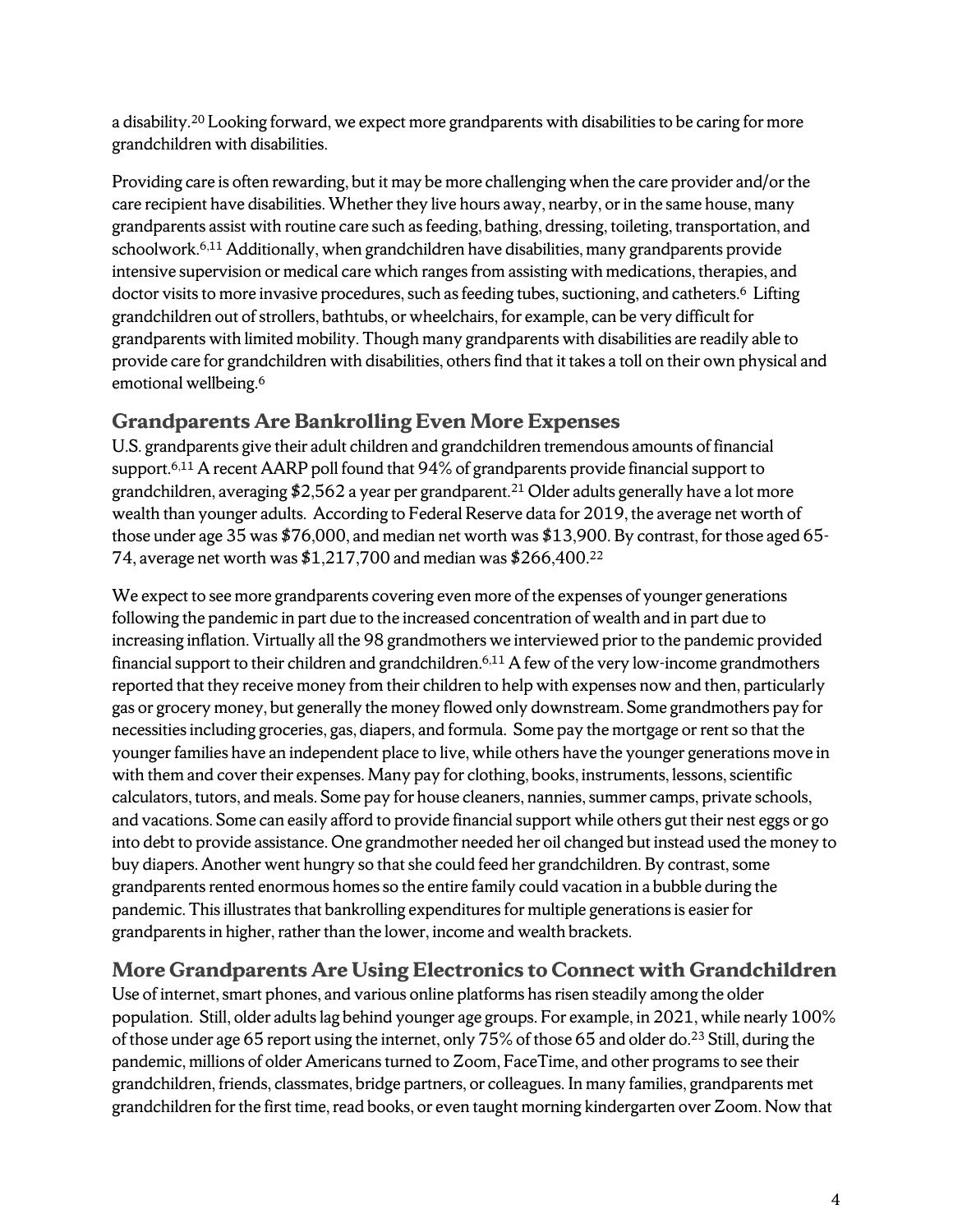the pandemic has shown more older adults the benefits of being more tech savvy, we expect greater reliance on electronics in the years ahead.<sup>24</sup> Grandparents who live far away from grandchildren have long been more likely to rely on electronic means of visiting. One grandfather we interviewed stays close to his grandson who has a disability by calling him every night before bed.<sup>6</sup> Our review suggests that post-pandemic, we can expect nearly all grandparents to employ occasional virtual methods when spending time with their grandchildren.

## **Looking Ahead**

Given the shortage of welfare state programs to support working families, U.S. grandparents are already providing more care for grandchildren than in many other countries.6,11 U.S. families need the same broad array of supports already available in most other developed nations, including federallyguaranteed paid vacations, sick days, parental leave, affordable childcare, and health insurance. Such supports would reduce the extent to which working families need to call upon grandparents for childcare. While most grandparents love spending time with their grandchildren, many would like to be able to do less parenting and be able to enjoy more grandparenting.

## **References**

- 1. Aleccia, J. (2020, May 25). *Too little or too much time with the kids? Grandparenting is tough in a pandemic*. NPR[. https://www.npr.org/sections/health-shots/2020/05/25/860629004/too-little-or-too](https://www.npr.org/sections/health-shots/2020/05/25/860629004/too-little-or-too-much-time-with-the-kids-grandparenting-is-tough-in-a-pandemic)[much-time-with-the-kids-grandparenting-is-tough-in-a-pandemic](https://www.npr.org/sections/health-shots/2020/05/25/860629004/too-little-or-too-much-time-with-the-kids-grandparenting-is-tough-in-a-pandemic)
- 2. Barroso, A. (2021, May 7). *With a potential 'baby bust' on the horizon, key facts about fertility in the U.S. before the pandemic*. Pew Research Center[. https://www.pewresearch.org/fact-tank/2021/05/07/with-a](https://www.pewresearch.org/fact-tank/2021/05/07/with-a-potential-baby-bust-on-the-horizon-key-facts-about-fertility-in-the-u-s-before-the-pandemic/)[potential-baby-bust-on-the-horizon-key-facts-about-fertility-in-the-u-s-before-the-pandemic/](https://www.pewresearch.org/fact-tank/2021/05/07/with-a-potential-baby-bust-on-the-horizon-key-facts-about-fertility-in-the-u-s-before-the-pandemic/)
- 3. Krogstad, J. M. (2015, September 13). *5 facts about American grandparents.* PEW Research Center. <https://www.pewresearch.org/fact-tank/2015/09/13/5-facts-about-american-grandparents/>
- 4. Kearney, M. S., & Levine, P. (2021, May 24). *Up front: Will births in the US rebound? Probably not.* The Brookings Institution[. https://www.brookings.edu/blog/up-front/2021/05/24/will-births-in-the-us](https://www.brookings.edu/blog/up-front/2021/05/24/will-births-in-the-us-rebound-probably-not/)[rebound-probably-not/](https://www.brookings.edu/blog/up-front/2021/05/24/will-births-in-the-us-rebound-probably-not/)
- 5. Statista. (2021). *Age of mothers at first birth in the U.S. by hispanic origin 2019.* Statista Research Department[. https://www.statista.com/statistics/260386/mean-age-of-mothers-at-first-birth-in-the-united](https://www.statista.com/statistics/260386/mean-age-of-mothers-at-first-birth-in-the-united-states-in-by-hispanic-origin/)[states-in-by-hispanic-origin/](https://www.statista.com/statistics/260386/mean-age-of-mothers-at-first-birth-in-the-united-states-in-by-hispanic-origin/)
- 6. Harrington Meyer, M., & Abdul-Malak, Y. (2020). *Grandparenting children with disabilities.* Springer Publications.
- 7. Fry, R. (2022, January 14). *Some gender disparities widened in the U.S. workforce during the pandemic.* Pew Research Center[. https://www.pewresearch.org/fact-tank/2022/01/14/some-gender-disparities](https://www.pewresearch.org/fact-tank/2022/01/14/some-gender-disparities-widened-in-the-u-s-workforce-during-the-pandemic/)[widened-in-the-u-s-workforce-during-the-pandemic/](https://www.pewresearch.org/fact-tank/2022/01/14/some-gender-disparities-widened-in-the-u-s-workforce-during-the-pandemic/)
- 8. Lee, E. K., & Parolin, Z. (2021). The care burden during COVID-19: A national database of child care closures in the United States*. Socius: Sociological Research for a Dynamic World,* 7, 1-10.
- 9. Fry, R. (2021, November 4). *Amid the pandemic, a rising share of older U.S. adults are now retired.* Pew Research Center[. https://www.pewresearch.org/fact-tank/2021/11/04/amid-the-pandemic-a-rising-share](https://www.pewresearch.org/fact-tank/2021/11/04/amid-the-pandemic-a-rising-share-of-older-u-s-adults-are-now-retired/)[of-older-u-s-adults-are-now-retired/](https://www.pewresearch.org/fact-tank/2021/11/04/amid-the-pandemic-a-rising-share-of-older-u-s-adults-are-now-retired/)
- 10. United States Bureau of Labor Statistics. 2021. *Civilian labor force participation rate by age, sex, race, and ethnicity.* <https://www.bls.gov/emp/tables/civilian-labor-force-participation-rate.htm>
- 11. Harrington Meyer, M. (2014). *Grandmothers at work: Juggling families and jobs.* NYU Press.
- 12. Kelley, N. (2020). *Grandparents raising grandchildren and COVID -19: Overlaying risks and outcomes.* Generations American Society on Aging. [https://generations.asaging.org/grandparents-raising](https://generations.asaging.org/grandparents-raising-grandchildren-covid-19)[grandchildren-covid-19](https://generations.asaging.org/grandparents-raising-grandchildren-covid-19)